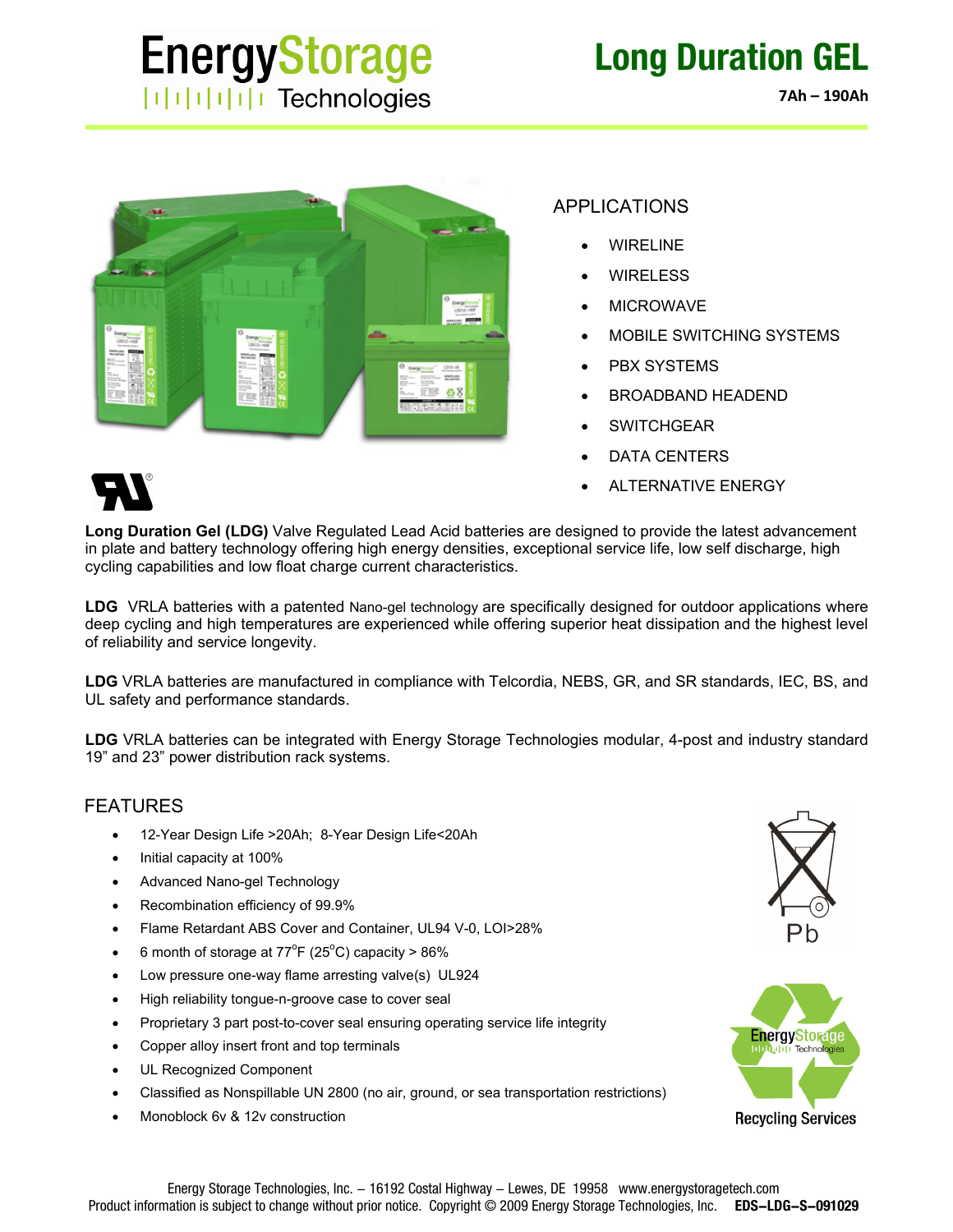## **EnergyStorage ITHEFFITE** Technologies

**7Ah – 190Ah**

#### INDUSTRY COMPLIANCE

- NEBS Version 4, Level 3, EUROBAT Guide, BS6290 Part 4, IEC 60896-21/-22
- Telcordia GR-1089-CORE Issue 4, GR-63-CORE Issue 4, SR-4228, GR-1200-CORE Issue 1
- UL Recognized Component 924 & UL Certified Vertical Flame Test Rating 94V-0
- ISO9001:2000 ISO14001

#### SEISMIC

- NEBS Earthquake Risk Seismic Zone 4 Compliant
- Exceeds 1997 UBC Zone 4 seismic requirements for at or below grade installations
- Exceeds 2007 IBC requirements for 125% g level

#### TRANSPORTATION

- Classified as Nonspillable UN 2800 and meet the Nonspillable criteria listed in DOT-CFR Title 49, 171-189 (d) (3) (i) and (ii) and exempt from CFR 49, Subchapter C requirements
- Meets transportation conditions of IMDG exemption 238, IATA/ICAO Special Provision A67 (Not Restricted)

#### SPECIFICATIONS

| <b>Float Charging Voltage</b>                                                    | Equalize / Cycle or<br>Freshening at Installation Charging Voltage                     |  |  |  |  |  |  |  |  |
|----------------------------------------------------------------------------------|----------------------------------------------------------------------------------------|--|--|--|--|--|--|--|--|
| 2.25 Vpc to 2.27 Vpc @ 77 °F (25 °C)                                             | 2.35Vpc to 2.40Vpc @ 77°F (25°C)                                                       |  |  |  |  |  |  |  |  |
| See Operations and Maintenance Manual for specific guidelines and recharge times |                                                                                        |  |  |  |  |  |  |  |  |
|                                                                                  |                                                                                        |  |  |  |  |  |  |  |  |
| <b>Charging Temperature Compensation</b>                                         | -2 mV/cell/°F > 77°F (-3.6 mV/cell /°C > 25°C)                                         |  |  |  |  |  |  |  |  |
|                                                                                  | +2 mV/cell/°F < 77°F (+3.6 mV/cell/°C < 25°C)                                          |  |  |  |  |  |  |  |  |
|                                                                                  |                                                                                        |  |  |  |  |  |  |  |  |
| Maximum AC Ripple (Charger)                                                      | <b>Maximum Charge Current</b>                                                          |  |  |  |  |  |  |  |  |
| 0.5% RMS, 1.5% peak-to-peak for float charge<br>voltage for best results         | $C_5$ Rate Amps (5 hour rate $@$ 1.75 vpc)                                             |  |  |  |  |  |  |  |  |
|                                                                                  |                                                                                        |  |  |  |  |  |  |  |  |
| Electrolyte                                                                      | <b>Self Discharge Rate</b>                                                             |  |  |  |  |  |  |  |  |
| Absorbed 1.300 s.g. $H2SO4$                                                      | <2% per month at $77^{\circ}$ F (25 $^{\circ}$ C)                                      |  |  |  |  |  |  |  |  |
|                                                                                  |                                                                                        |  |  |  |  |  |  |  |  |
| <b>Relief Valve</b>                                                              | Self Resealing; Operates at 2 to 3 psi and is complete<br>with integral flame arrestor |  |  |  |  |  |  |  |  |
|                                                                                  |                                                                                        |  |  |  |  |  |  |  |  |
| <b>Terminal Type</b>                                                             | Torque / Retorque                                                                      |  |  |  |  |  |  |  |  |
| F2 (0.25" Tab Terminal)                                                          | N/A                                                                                    |  |  |  |  |  |  |  |  |
| M6-F (<70Ah)                                                                     | 60 in-lbs (7 Nm) / 48 in-lbs (5.6 Nm)                                                  |  |  |  |  |  |  |  |  |
| M6-M / M6-F (>70Ah)                                                              | 90 in-lbs (10 Nm) / 78 in-lbs (8 Nm)                                                   |  |  |  |  |  |  |  |  |
| M6-M (Male)                                                                      | 60 in-lbs (7 Nm) / 48 in-lbs (5.6 Nm)                                                  |  |  |  |  |  |  |  |  |
| M8-F (Female)                                                                    | 90 in-lbs (10 Nm) / 78 in-lbs (8 Nm)                                                   |  |  |  |  |  |  |  |  |
|                                                                                  |                                                                                        |  |  |  |  |  |  |  |  |
| <b>Operating Temperature Range</b>                                               |                                                                                        |  |  |  |  |  |  |  |  |

| Operating Temperature Range    |                                                                          |  |  |  |  |  |  |  |  |
|--------------------------------|--------------------------------------------------------------------------|--|--|--|--|--|--|--|--|
| <b>Nominal</b>                 | <b>Discharge</b>                                                         |  |  |  |  |  |  |  |  |
| +74°F (24°C) to 80°F (27°C)    | $-40^{\circ}$ F (-40°C) to +140°F (60°C)                                 |  |  |  |  |  |  |  |  |
| Charge                         | <b>Storage Temperature Range</b>                                         |  |  |  |  |  |  |  |  |
| -20°F (-28°C) to +122°F (50°C) | $-4^{\circ}$ F (-20 $^{\circ}$ C) to +104 $^{\circ}$ F (40 $^{\circ}$ C) |  |  |  |  |  |  |  |  |

Energy Storage Technologies, Inc. - 16192 Costal Highway - Lewes, DE 19958 www.energystoragetech.com Product information is subject to change without prior notice. Copyright © 2009 Energy Storage Technologies, Inc. **EDS-LDG-S-091029**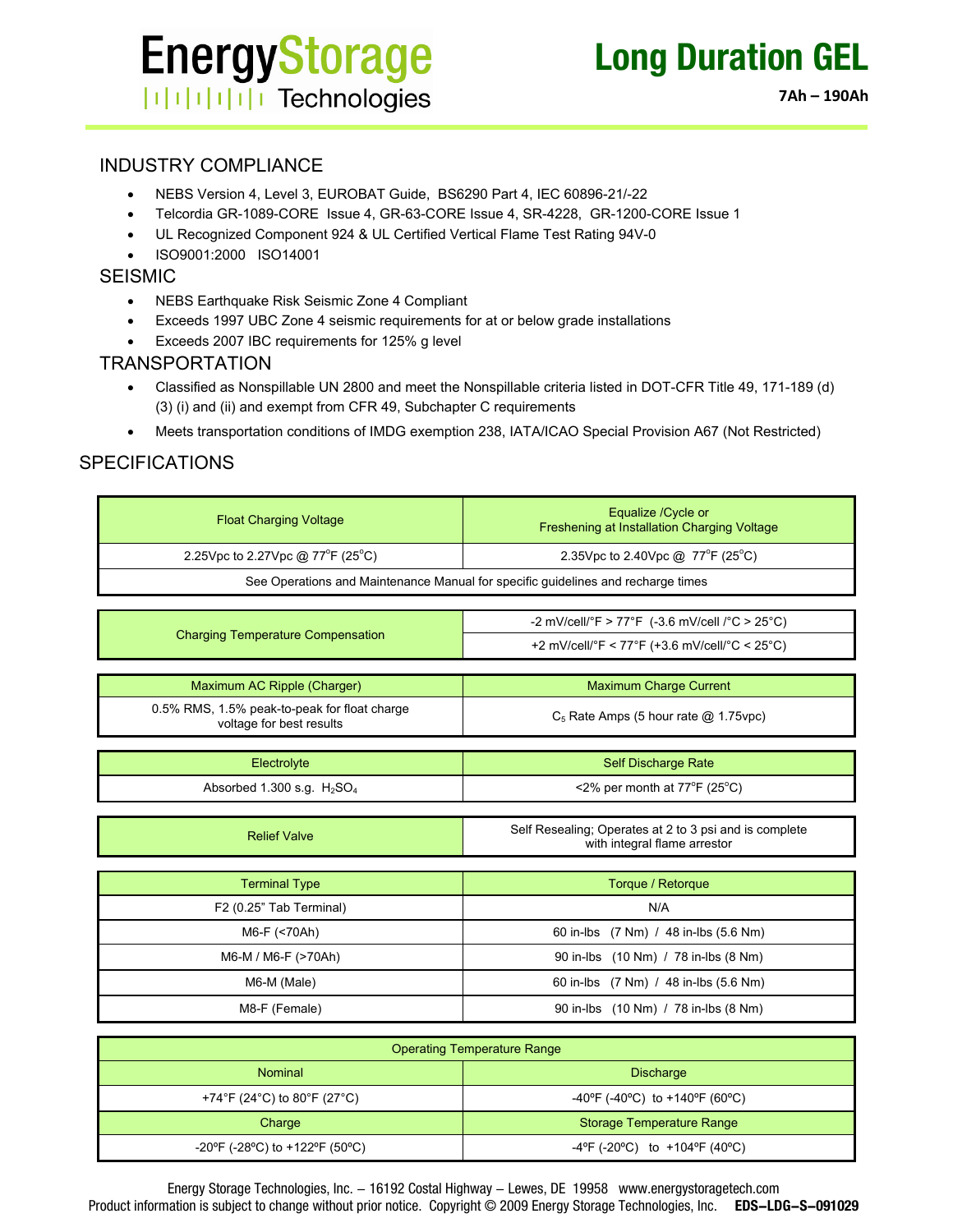**7Ah – 190Ah**

## PHYSICAL PROPERTIES - DIMENSIONS



### PHYSICAL PROPERTIES – DIMENSIONS

| v<br>Model             |                        | Ah $@$<br>8 hr to | Length<br>(a) |     | Length Base<br>(b)       |                          | Width<br>(c) |       | <b>Total Height</b><br>(d) |      | Weight |      | Term.          | Batt. |
|------------------------|------------------------|-------------------|---------------|-----|--------------------------|--------------------------|--------------|-------|----------------------------|------|--------|------|----------------|-------|
|                        | 1.75<br>$77^{\circ}$ F | in                | mm            | ln  | mm                       | in                       | mm           | in    | mm                         | lbs. | kg     | Type | Type           |       |
| <b>LDTG12-7</b>        | 12                     | 7                 | 5.94          | 151 | $\overline{\phantom{a}}$ | $\overline{\phantom{0}}$ | 2.56         | 65    | 3.98                       | 101  | 4.74   | 2.2  | F <sub>2</sub> | C     |
| LDTG12-28 <b>±</b>     | 12                     | 26.6              | 6.50          | 165 | $\overline{\phantom{a}}$ | $\overline{\phantom{0}}$ | 4.93         | 125   | 6.89                       | 175  | 22.0   | 10.0 | $M6-F$         | A     |
| LDTG12-30 <sup>+</sup> | 12                     | 30.4              | 7.70          | 196 | $\overline{\phantom{a}}$ |                          | 5.10         | 130   | 7.10                       | 180  | 23.2   | 10.5 | $M6-F$         | Α     |
| LDTG12-45 $\pm$        | 12                     | 49.4              | 9.02          | 229 | $\overline{\phantom{a}}$ |                          | 5.44         | 138   | 8.46                       | 215  | 40.0   | 18.0 | $M6-F$         | A     |
| LDTG12-70              | 12                     | 68.4              | 10.20         | 259 | $\overline{\phantom{a}}$ | $\overline{\phantom{0}}$ | 6.65         | 169   | 8.41                       | 215  | 52.0   | 23.5 | M6-F           | A     |
| LDTG12-80              | 12                     | 81.7              | 12.09         | 307 | $\overline{\phantom{a}}$ | $\overline{\phantom{0}}$ | 6.65         | 169   | 8.50                       | 216  | 64.0   | 29.0 | $M6-F$         | A     |
| LDTG12-90 $\pm$        | 12                     | 89.3              | 12.02         | 305 | $\overline{\phantom{0}}$ |                          | 6.62         | 168   | 8.35                       | 212  | 70.0   | 32.0 | $M6-F$         | A     |
| LDTG12-100             | 12                     | 91.2              | 12.64         | 321 | $\overline{\phantom{a}}$ |                          | 6.78         | 172   | 8.75                       | 222  | 70.4   | 32.0 | $M6-F$         | A     |
| LDTG12-125             | 12                     | 121.6             | 13.43         | 341 | 12.90                    | 328                      | 6.80         | 172.5 | 11.34                      | 288  | 91.3   | 41.5 | $M6-F$         | A     |
| LDTG6-200              | 6                      | 190               | 12.68         | 322 | $\overline{\phantom{a}}$ |                          | 6.93         | 176   | 9.09                       | 231  | 70.6   | 32.0 | $M8-F$         | A     |

**‡** Batteries available with SLC Harness (-S to suffix) or with a Charge Controller Harness (-C to suffix)